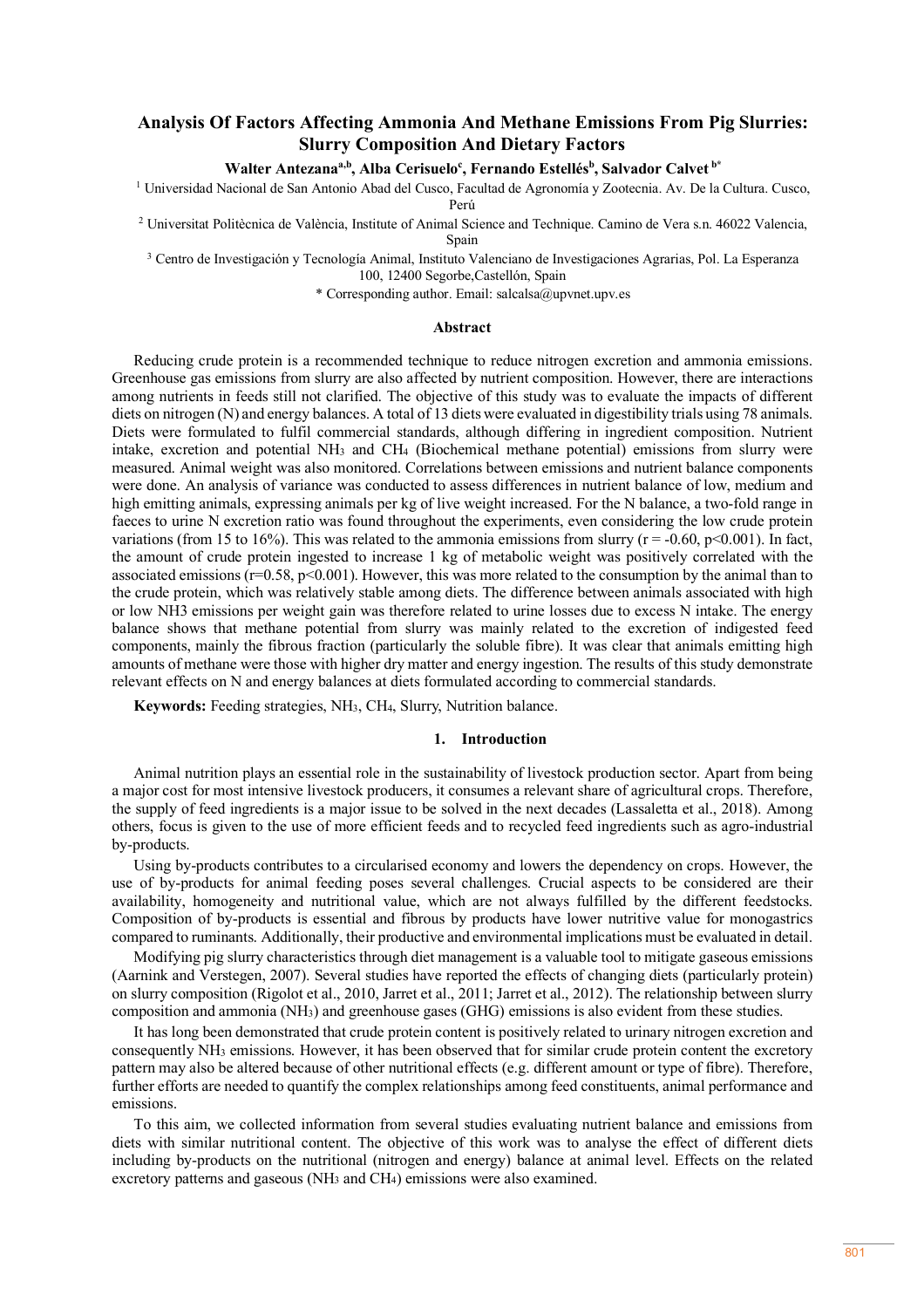## **2. Materials and Methods**

Description of diets

A meta-analysis was conducted using data from the assays described by Antezana et al. (2015); Beccaccia et al. (2015a, b), which analysed the effect of different sources of protein, fibre and fat on nutrition traits, slurry composition and gaseous emissions. All diets tested in these assays (13 diets; Table 1) were formulated according to commercial standards (FEDNA, 2006).

Table 71. Nutritional content (on fresh matter basis) of the experimental diets tested. The number of repetitions (animals) for each diet was n=6.

|               |      | Beccaccia et al., 2015a |      |      |      |      | Beccaccia et al., 2015b |      |      | Antezana et al., 2015 |      |      |      |
|---------------|------|-------------------------|------|------|------|------|-------------------------|------|------|-----------------------|------|------|------|
|               | #1   | #2                      | #3   | #4   | #5   | #6   | #7                      | #8   | #9   | #10                   | #11  | #12  | #13  |
| Dry matter    | 912  | 902                     | 903  | 895  | 899  | 884  | 896                     | 891  | 905  | 905                   | 909  | 899  | 889  |
| Ash           | 51.8 | 53                      | 54.3 | 52.1 | 51   | 57.9 | 52.7                    | 50.7 | 45   | 46.4                  | 47.8 | 49.4 | 52.1 |
| Crude protein | 158  | 156                     | 154  | 153  | 157  | 153  | 164                     | 159  | 146  | 145                   | 147  | 146  | 144  |
| NDICP*        | 21.4 | 26.7                    | 21.2 | 23.8 | 20.8 | 9.66 | 12                      | 17.4 | 16.1 | 15.8                  | 21   | 20.9 | 26.3 |
| Ether extract | 43   | 53.3                    | 62.9 | 59.2 | 72.1 | 60.1 | 51.3                    | 47.5 | 31.2 | 51.5                  | 83.6 | 54.6 | 75.5 |
| Soluble fibre | 61.2 | 75.9                    | 97.3 | 60.1 | 71.4 | 62.3 | 17.1                    | 25   | 28.4 | 44                    | 37.7 | 95.6 | 106  |
| $NDF*$        | 154  | 165                     | 158  | 164  | 161  | 148  | 144                     | 132  | 167  | 157                   | 163  | 169  | 166  |
| $ADF*$        | 45.6 | 52.3                    | 56.3 | 61   | 75.4 | 73.6 | 49.4                    | 31.5 | 50.8 | 44.7                  | 48   | 60.3 | 59.7 |
| Lignin        | 8    | 9                       | 10.7 | 18.9 | 33.9 | 4.33 | 13.6                    | 8.73 | 11   | 8.2                   | 9.4  | 7.9  | 8.1  |
| $GE$ (MJ/kg)* | 16.8 | 16.9                    | 17   | 16.9 | 17.4 | 16.7 | 16.9                    | 16.9 | 16.3 | 16.8                  | 17.7 | 16.7 | 17.2 |
| $NE$ (MJ/kg)* | 9.83 | 9.83                    | 9.83 | 9.83 | 9.83 | 9.91 | 9.91                    | 9.91 | 9.2  | 9.75                  | 10.3 | 9.41 | 9.91 |

\*NDICP: Neutral detergent indigestible crude protein; NDF: Neutral detergent fibre; ADF: Acid detergent fibre; GE: Gross energy; NE: Net energy.

#### Experimental procedure

The experimental period consisted in a 14-day adaptation period to diets followed by a period of 7 consecutive days in which faeces and urine were collected individually (21 days in total). After an initial 9-day adaptation period, animals were individually housed in metabolism pens  $(1.2 \times 2 \text{ m2})$  until the end of the study. These pens allowed the measurement of individual feed intake and total and separate collection of faeces and urine. The collection period was divided in two parts to facilitate collections for energy and nutrient balance (Days 1–4) and gaseous emission study (Days 5–7). Pigs were individually weighed at the beginning of the adaptation period, at allocation in metabolism pens (Day 9 of experiment) and at the end of the experiment. Feed consumption was measured individually in the metabolism pens.

During the energy and nutrient balance (4 days), total urine and faeces excreted per animal were collected daily in separate buckets, weighed and stored in a chamber at 4◦C until the end of the collection period. To avoid nitrogen losses due to NH3 volatilization, urine was collected under sulphuric acid (120 mL of H2SO4 at 10% per bucket and day). Upon final collection the faeces and urine were pooled per pig, mixed, subsampled and stored at −20◦C until laboratory analyses were performed. During the next 3 days, urine and faeces were collected in a similar way, but without any addition of sulphuric acid to urine. At the end of the collection period slurries were reconstituted by mixing urine and faeces from each animal in the same proportion as excreted. A part of these slurries was used in fresh for pH and NH3 emission measurements and another one was subsampled and frozen (- 20 ◦C) for biochemical methane potential (BMP) and slurry characteristics determination.

Feeds and faeces from the nutrient balance period were analyzed for dry matter (DM), ash, neutral detergent fibre, acid detergent fibre and lignin, ether extract, gross energy (GE), nitrogen (N) and neutral detergent insoluble crude protein (NDICP) concentration as described in Beccaccia et al. (2015a). The TAN and TKN were determined by steam distillation (APHA, 2005) using an automatic analyser (2300 Kjeltec, Foss Analytical, Hilleroed, Denmark). To avoid N volatilization, the subsample used for TAN analyses was acidified with HCl immediately after reconstitution. Volatile fatty acids concentration was determined by gas chromatography equipped with a flame ionization detector (HP 68050 series Hewlet Packard, USA) following the method described by Jouany (1982) with the addition of an internal standard (4-metil valeric).

Ammonia emission was measured from fresh samples of reconstituted slurry over 11 days using an ammonia trap system. Slurry samples of 0.5 kg from each animal + 50 mL of distilled water to prevent surface crust formation, were placed in a 1 L closed container and maintained at 25◦C in a thermostatic water bath (Selecta, Spain). Containers were connected to an air pump which extracted air at a constant airflow rate of 1.2 L/min.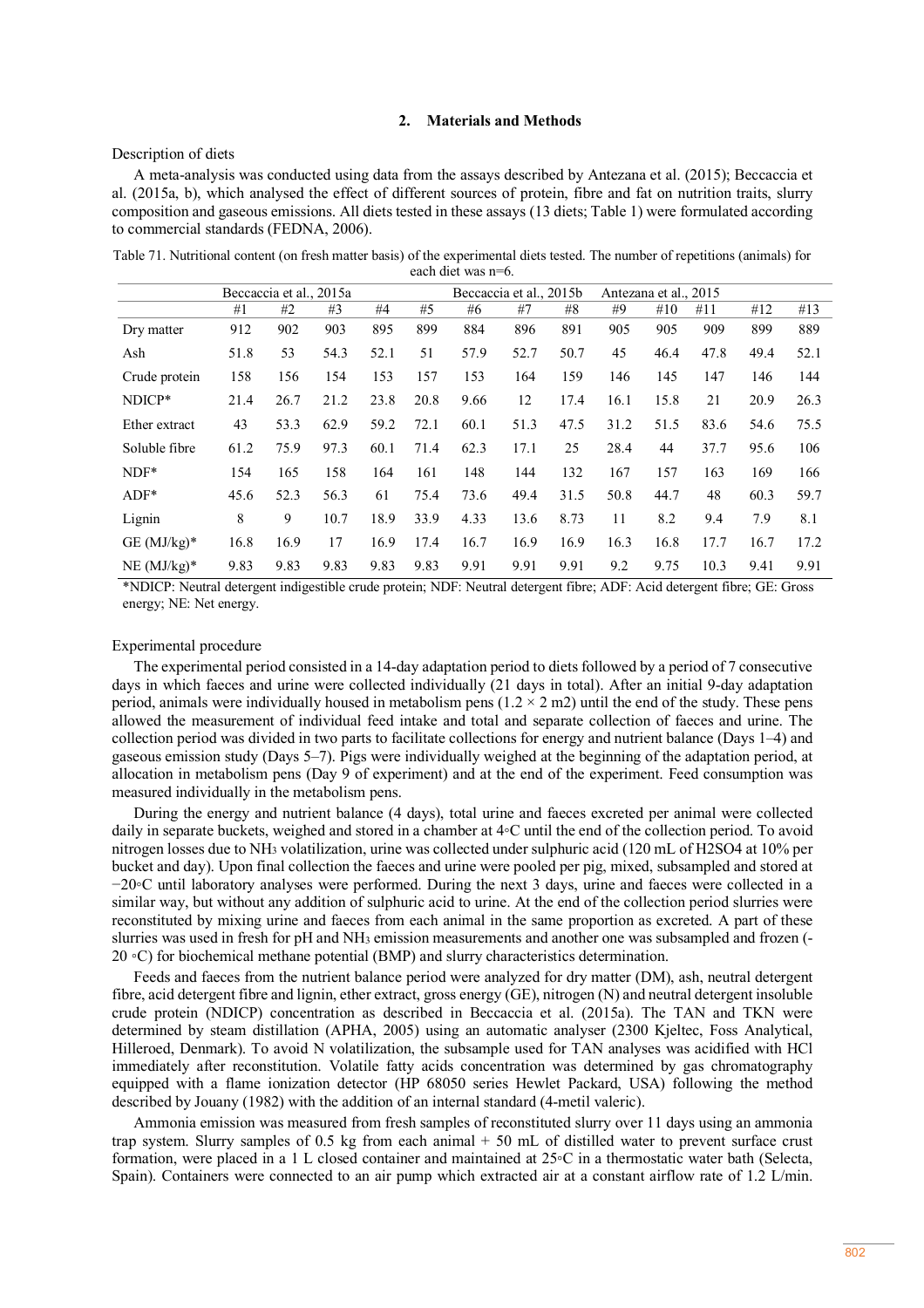During 11 consecutive days, the air was forced to pass through two absorption flasks (impingers) in serial containing 100 mL of sulphuric acid 0.1 N. The acid solution was replaced daily during the first 5 days, and every 48 h until the end of the assay (Day 11). The NH3 trapped in the impingers was analyzed following 4500 NH3-D procedure (APHA, 2005) using a detection electrode (Orion High Performance NH3 Electrode, model 9512HPBNWP, Thermo Scientific, USA). The cumulative NH3 emission for each sample was calculated by adding the amount retained daily in the flasks during the experimental test.

Biochemical CH4 potential from slurry was measured as the cumulative CH4 production per gram of OM in a batch assay, using 120 mL glass bottles incubated at a mesophilic range (35  $\pm$  1∘C) for 100 days, following the methodology described by Angelidaki et al. (2009). Anaerobic inoculum was pre-incubated during 15 days at 35◦C in order to deplete the residual biodegradable organic material (degasification). A mixture of pooled slurry and inoculum was made to obtain an inoculum to substrate ratio of 1 on OM basis. Slurry samples from each animal were tested by triplicate. Additionally, three blank bottles containing only anaerobic inoculum were also used in order to determine its endogenous CH4 production. This was subtracted from the CH4 produced by the slurry on each biogas sampling day. After filling, each bottle was sealed with butyl rubber stoppers and aluminium crimps and the headspace was flushed with pure  $N_2$  for 2 min. During incubation, biogas volume in each bottle was regularly monitored (from 1 to 10 days depending on biogas production) by pressure measurement of the headspace using a manometer (Delta Ohm, HD 9220, Italy). Methane concentration in the biogas was further analyzed using a Focus Gas Chromatograph (Thermo, Milan, Italy) equipped with a split/splitless injector and a flame ionization detector.

#### Statistical analysis

A balance of dry matter (DM), nitrogen (N) and gross energy (GE) was calculated at animal level based on live weight increase. As a result, we obtained values for intake, digestion (intake – faeces excretion), retention (intake – urine and faeces excretion), and total nutrient excretion. The amount of NH3 and CH4 emitted to increase 1 kg of live weight. The individual data of the pigs used in the three studies were sorted according to the NH3 and CH4 emissions. The range of emissions was divided into three categories according to the rank position (higher third, middle third and lower third of NH3 and CH4 emissions emitted per kg LW increase).

An analysis of variance showed that there were no statistical differences among studies for the above mentioned variables. Therefore, all data from the three studies were analysed together. Correlations were obtained between the nutrients ingested, digested, retained, excreted in faeces and urine and the NH3 and CH4 emissions using PROC CORR of SAS. For the variables correlated to the emissions, an analysis of variance (PROC GLM of SAS) was used to compare nutrient balance components of ranked emissions (higher, medium and lower) of NH3 and CH4.

#### **3. Results and Discussion**

A summary of average animal performance parameters and nutrient balance for the different diets is provided in Table 2. It can be observed that animal weight and balance components were different for diets #1 to #5 (Beccaccia et al., 2015a) compared to diets #6 to #13 (Beccaccia et al., 2015b and Antezana et al., 2015). The different animal live weight and average daily gain affected the absolute values of the nutrient balances. On average, nutrient retention was 80%, 55% and 81% for dry matter, nitrogen and gross energy, respectively. The percentage of N retained by the animals ranged from  $51\%$  (diet  $\#5$ ) to  $64\%$  (diet  $\#11$ ). The percentage of dry matter and energy retained ranged from 77% (diet #13) to 83% (diet #1).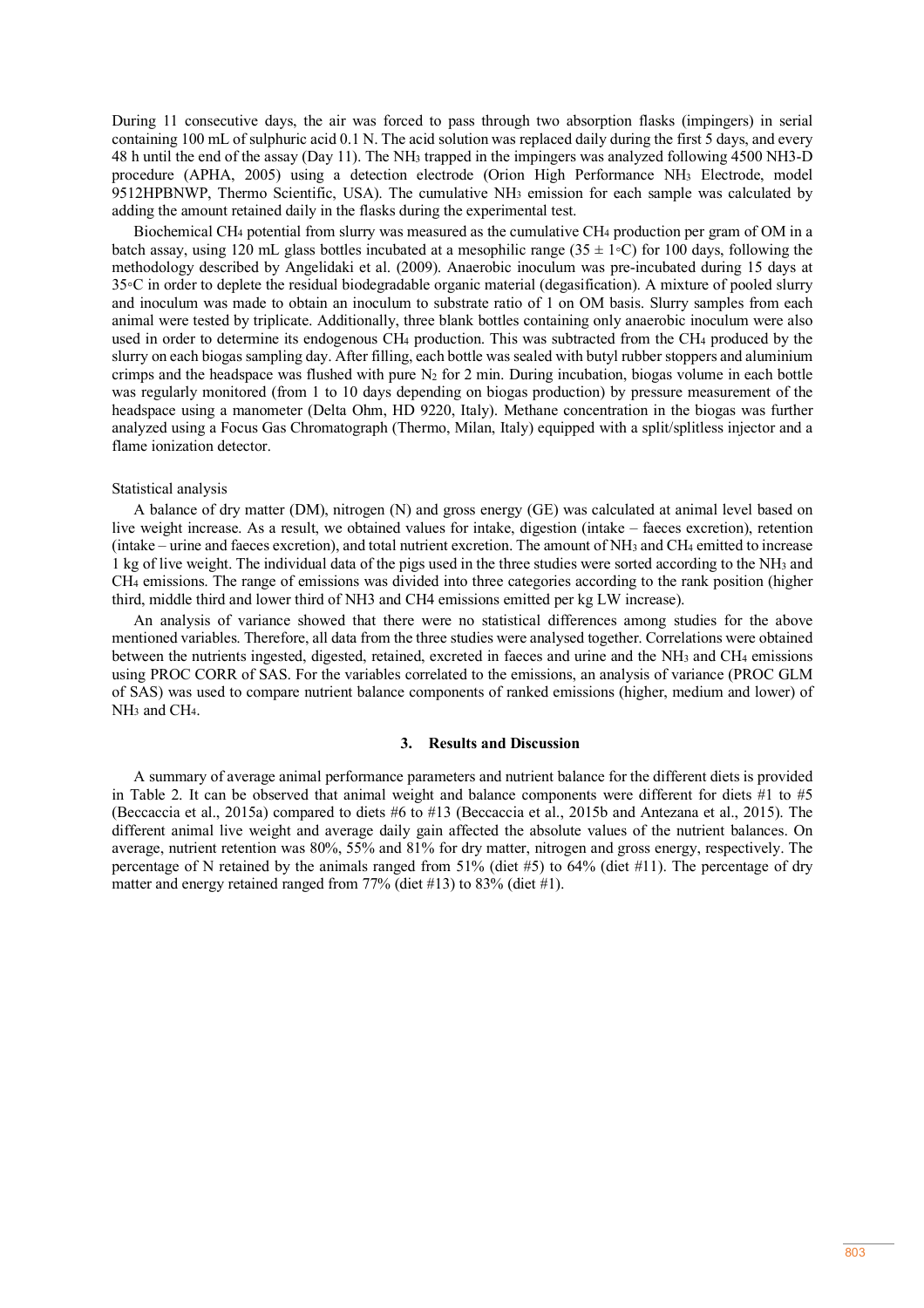| different diets.<br>The number of replicates was n=6 for each diet.<br>for the<br>emissions |       |       |       |       |       |       |      |       |      |      |      |      |      |
|---------------------------------------------------------------------------------------------|-------|-------|-------|-------|-------|-------|------|-------|------|------|------|------|------|
| Diet                                                                                        | #1    | #2    | #3    | #4    | #5    | #6    | #7   | #8    | #9   | #10  | #11  | #12  | #13  |
| $LW$ (kg)                                                                                   | 107,1 | 107.7 | 105,7 | 104,7 | 109,2 | 55,8  | 56,9 | 56,8  | 62,5 | 61.5 | 65,1 | 61,4 | 62,8 |
| $\Delta L W$ (kg/d)                                                                         | 1,16  | 1,02  | 1,00  | 1,05  | 1,22  | 0,91  | 0,95 | 1,02  | 0,92 | 0,75 | 0,83 | 0.67 | 0,74 |
| DM intake $(g/d)$                                                                           | 2437  | 2369  | 2272  | 2282  | 2597  | 1827  | 1703 | 1777  | 1655 | 1509 | 1726 | 1503 | 1560 |
| DM excreted as<br>faeces $(g/d)$                                                            | 331   | 355   | 311   | 389   | 479   | 291   | 256  | 281   | 276  | 232  | 313  | 235  | 279  |
| DM excreted as<br>urine $(g/d)$                                                             | 89,9  | 103.3 | 90,1  | 94,1  | 114,2 | 80,4  | 73,7 | 66,1  | 79,4 | 68,0 | 60,7 | 77,8 | 84,7 |
| N intake $(g/d)$                                                                            | 67,5  | 65,5  | 62,0  | 62,4  | 72,6  | 52,2  | 49,9 | 49,2  | 42,7 | 38,7 | 44,7 | 39,1 | 40,4 |
| N faeces $(g/d)$                                                                            | 9,57  | 11,39 | 11.44 | 12,23 | 15,68 | 10,38 | 7.50 | 11,22 | 8.79 | 6,38 | 8,80 | 8,82 | 9,79 |
| N urine $(g/d)$                                                                             | 18,8  | 18,3  | 14,0  | 18,4  | 19,6  | 12,5  | 12,8 | 7,7   | 10,4 | 8,8  | 7,2  | 8,8  | 8,6  |
| $GE$ intake $(MJ/d)$                                                                        | 44,9  | 44,4  | 42,8  | 43.1  | 50,3  | 34,7  | 32,1 | 33,6  | 29,8 | 28,0 | 33,6 | 27.9 | 30,2 |
| $GE$ faeces $(MJ/d)$                                                                        | 6,05  | 6,58  | 5,89  | 7.30  | 9,19  | 5,46  | 4,67 | 5,22  | 5,14 | 4,54 | 6,70 | 4,84 | 6,05 |
| $GE$ urine $(MJ/d)$                                                                         | 1,01  | 1,10  | 1,14  | 0.93  | 1,17  | 0.74  | 0.77 | 0.58  | 0.80 | 0.67 | 0.59 | 0.84 | 0.95 |
| CH <sub>4</sub> (L/animal/d)                                                                | 116   | 126   | 110   | 123   | 139   | 74    | 66   | 83    | 75   | 65   | 106  | 70   | 94   |
| $NH3$ (g/animal/d)                                                                          | 840   | 812   | 597   | 783   | 839   | 488   | 570  | 250   | 412  | 399  | 331  | 373  | 341  |

Table 72. Summary of average animal performance, nutrient balance (dry matter, DM; nitrogen, N; gross energy, GE) and emissions for the different diets. The number of replicates was n=6 for each diet.

From Table 2 it can be observed that animal weight was different among studies and was particularly higher in diets #1 to #5 described in Beccaccia et al. (2015a) compared to diets #6 to #13. Consequently, components of the nutrient balance and emissions expressed per animal were also different among studies. For this reason, in order to evaluate the real influence of feed composition, balance (DM, energy and protein) components and emissions were both expressed per kg live weight (LW) increase. Each experimental data was classified according to the ranked NH3 and CH4 emissions, resulting in the distribution per rank and diet shown in Table 3. In general terms, all experiments contributed to all ranks of emissions (low, medium and high).

|                        |                |                | Beccaccia et al., 2015a |                |                               | Beccaccia et al., 2015b |                |    | Antezana et al., 2015 |     |     |     |     |
|------------------------|----------------|----------------|-------------------------|----------------|-------------------------------|-------------------------|----------------|----|-----------------------|-----|-----|-----|-----|
| Diet                   | #1             | #2             | #3                      | #4             | #5                            | #6                      | #7             | #8 | #9                    | #10 | #11 | #12 | #13 |
| $NH3$ Low              |                |                |                         |                |                               | 4                       | $\overline{c}$ | 4  | 3                     |     | 4   |     | 3   |
| NH <sub>3</sub> Medium |                | 3              | 3                       |                | $\mathfrak{D}_{\mathfrak{p}}$ |                         |                | 2  | 3                     | 2   | 2   | 3   | 2   |
| NH <sub>3</sub> High   | $\overline{4}$ | 3              | $\mathfrak{D}$          | $\overline{4}$ | 4                             | $\mathcal{L}$           | 3              |    |                       |     |     |     |     |
| CH <sub>4</sub> Low    | 3              |                |                         |                | $\mathcal{D}_{\mathcal{A}}$   | 4                       | 5.             | 3  | 4                     | 3   |     |     |     |
| CH <sub>4</sub> Medium | $\mathfrak{D}$ | $\mathcal{L}$  | 4                       | 4              |                               |                         |                | 3  |                       | 3   |     |     |     |
| CH <sub>4</sub> High   |                | $\overline{4}$ |                         | $2^{1}$        | 3                             |                         |                |    |                       |     | 5   |     | 5   |

Table 73. Number of experimental data per diet corresponding to lower, medium and higher NH3 and CH4 emissions.

An analysis of correlations was conducted among gas emissions, animal performance and diet composition (Table 3). It was observed that CH<sub>4</sub> and NH<sub>3</sub> were positively correlated ( $r=0.31$ ,  $p<0.01$ ). The emission of CH<sub>4</sub> per kg of LW increase was positively correlated with LW ( $r=0.36$ ,  $p<0.01$ ), but inversely correlated with the increment of live weight (-0.37, p<0.001). On the contrary, NH<sub>3</sub> emissions per kg of LW increase was not correlated with LW increase, but strongly correlated with live weight ( $r=0.52$ ,  $p<0.001$ ).

Methane production per kg LW increased was positively correlated with diet fat and energy contents, as well as with fermentable fibre. Crude protein was positively correlated with crude and indigestible protein, but was not correlated with dry matter, fat or energy contents of the feed.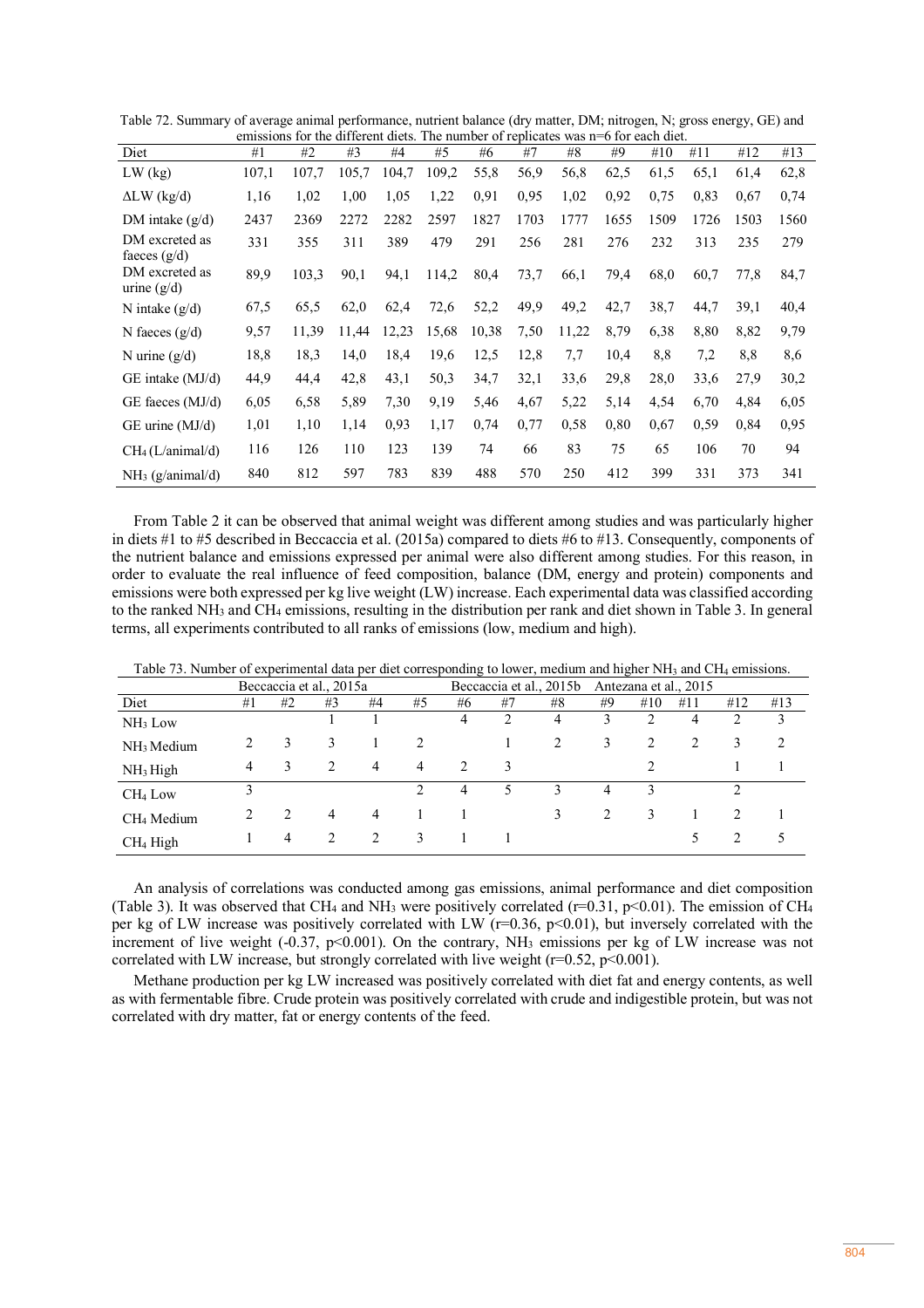Table 74. Coefficients of correlation among gas emissions (expressed per kg live weight increased, ΔLW) animal performance and diet composition. The number of measurements was n=78. Statistical significance is also indicated (ns: not significant;  $p<0.05$ \*;  $p<0.01$ \*\*,  $p<0.001$ \*\*\*).

| Diet components (g/kg fresh matter) | $CH4$ (L/kg LW increase) | $NH3$ (g/kg LW increase) |
|-------------------------------------|--------------------------|--------------------------|
| Dry matter                          | 0.12ns                   | 0.20ns                   |
| Crude protein                       | $-0.17$ ns               | $0.27*$                  |
| Indigestible CP                     | $0.55***$                | $0.34**$                 |
| Ether extract                       | $0.43***$                | $-0.10$ ns               |
| <b>NDF</b>                          | $0.40***$                | 0.08 <sub>ns</sub>       |
| ADF                                 | $0.19$ ns                | $-0.07$ ns               |
| Lignin                              | 0.16ns                   | $0.25*$                  |
| Gross energy                        | $0.41***$                | 0.02ns                   |

Despite the relatively similar nutrient content of diets shown in Table 1, there was a large variation of emissions expressed per kg LW increase for CH4 (Table 4) and NH3 (Table 5). For CH4, emissions in the higher range were on average almost two-fold compared to the lower range. Components of the nutrient balance corresponding to a 1 kg LW increase were strongly correlated with CH4 emissions associated with that kg LW increase (Table 5). The DM, N and GE intake needed to increase 1 kg of animal LW were higher in animals associated with higher CH4 emission. Only the ratio of N between faeces and urine was not affected by the emission rank. Remarkably, the retention of DM, N and GE to increase 1kg LW also differed from animals with lower, medium and higher CH<sub>4</sub> emissions.

| Table 75. Nutrient balance components expressed per kg live weight (LW) increase, as a function of ranked (low, medium or     |
|-------------------------------------------------------------------------------------------------------------------------------|
| high) CH <sub>4</sub> emissions expressed as L per kg of live weight increase. The correlation coefficients (r) among balance |
| components and CH <sub>4</sub> emissions are also indicated ( $n<0.05$ *· $n<0.01$ ** $n<0.001$ ***)                          |

|            |                                        | $\mathbf{r}$ | Low               | Medium            | High               | <b>SEM</b> | p-Value |
|------------|----------------------------------------|--------------|-------------------|-------------------|--------------------|------------|---------|
|            |                                        |              | CH <sub>4</sub>   | CH <sub>4</sub>   | CH <sub>4</sub>    |            |         |
|            | $\mathbf n$                            |              | 26                | 26                | 26                 |            |         |
|            | CH <sub>4</sub> (L/kg LW)<br>increase) |              | 74.6 <sup>a</sup> | 99.0 <sup>b</sup> | $141.1^c$          | 2.90       | < 0.001 |
| DM balance | DM intake                              | $0.77***$    | $1792^a$          | $2113^{b}$        | 2436 <sup>c</sup>  | 63.5       | < 0.001 |
| (g/kg LW)  | DM faeces                              | $0.84***$    | 270 <sup>a</sup>  | 329 <sup>b</sup>  | 417 <sup>c</sup>   | 10.3       | < 0.001 |
| increase)  | DM urine                               | $0.43***$    | 76.6 <sup>a</sup> | 93.6 <sup>b</sup> | 105.1 <sup>b</sup> | 5.25       | 0.001   |
|            | DM retained                            | $0.71***$    | 1445 <sup>a</sup> | 1691 <sup>b</sup> | 1914c              | 54.9       | < 0.001 |
| N balance  | N intake                               | $0.72***$    | 49.2 <sup>a</sup> | 57.0 <sup>b</sup> | 65.8 <sup>c</sup>  | 1.86       | < 0.001 |
| (g/kg LW)  | N faeces                               | $0.75***$    | 8.71 <sup>a</sup> | $10.81^{b}$       | $13.85^{\circ}$    | 0.46       | < 0.001 |
| increase)  | N urine                                | $0.43***$    | 11.7 <sup>a</sup> | 13.1 <sup>a</sup> | 16.2 <sup>b</sup>  | 0.99       | 0.008   |
|            | N retained                             | $0.53***$    | 28.8 <sup>a</sup> | 33.1 <sup>b</sup> | 35.8 <sup>c</sup>  | 1.25       | < 0.001 |
|            | Ratio N<br>faeces: urine               | $0.14$ ns    | 0.83              | 0.91              | 1.01               | 0.078      | 0.25    |
| GE balance | GE intake                              | $0.80***$    | $33.5^a$          | 39.7 <sup>b</sup> | $46.4^\circ$       | 1.16       | < 0.001 |
| (mJ/kg LW) | GE faeces                              | $0.85***$    | 5.11 <sup>a</sup> | 6.30 <sup>b</sup> | 8.30 <sup>c</sup>  | 0.20       | < 0.001 |
| increase)  | GE urine                               | $0.45***$    | $0.75^{\rm a}$    | 0.99 <sup>b</sup> | $1.15^{b}$         | 0.065      | < 0.001 |
|            | GE retained                            | $0.72***$    | 27.6 <sup>a</sup> | 32.4 <sup>b</sup> | 37.0 <sup>c</sup>  | 1.04       | < 0.001 |

There was a variation of more than two-fold for NH<sub>3</sub> emissions expressed per kg LW increase when comparing the higher emission range with the lower range (Table 5). Similar to the ranked CH4 emissions presented in Table 4, the components of the nutrient (DM, N and GE) balances changed with the NH3 emissions per kg LW increased. Emissions were higher for animals which needed more nutrients to produce a kg of live weight. On the contrary, lower emissions were critically related with urinary losses, and therefore, negatively correlated with the ratio N urine : N faeces. These findings are coincident with the idea that animals using resources more efficiently reduce their emissions.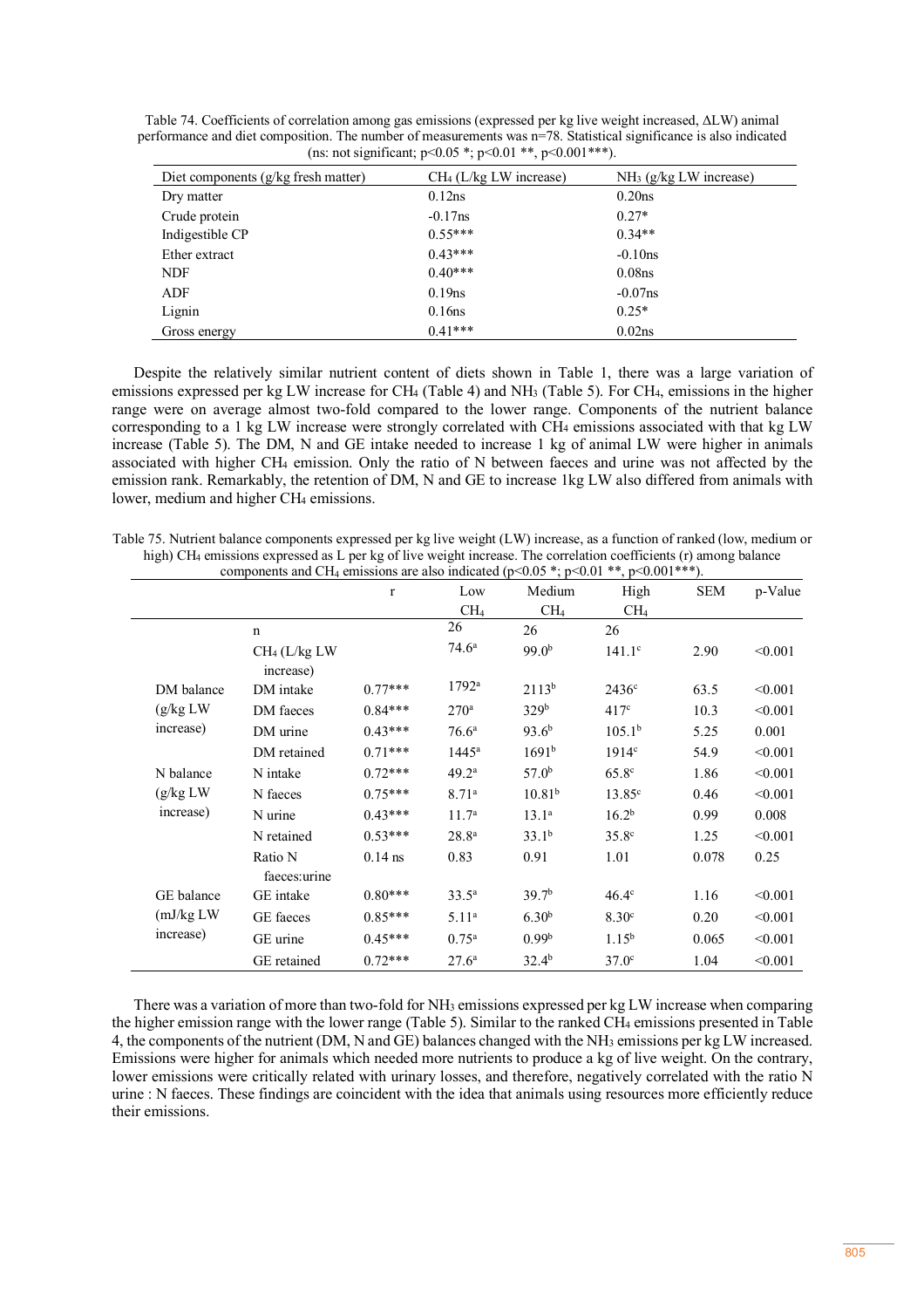|                     | Variable        | $\mathbf{r}$ | Low                  | Medium             | High               | <b>SEM</b> | p-Value |
|---------------------|-----------------|--------------|----------------------|--------------------|--------------------|------------|---------|
|                     |                 |              | NH <sub>3</sub>      | NH <sub>3</sub>    | NH <sub>3</sub>    |            |         |
|                     | $\mathbf n$     |              | 26                   | 26                 | 26                 |            |         |
|                     | $NH3$ (mg/d/kg) |              | 337 <sup>a</sup>     | 530 <sup>b</sup>   | 860 <sup>c</sup>   | 27.2       | < 0.001 |
|                     | LW increase)    |              |                      |                    |                    |            |         |
| DM balance          | DM intake       | $0.52***$    | $1840^{\rm a}$       | $2180^{b}$         | $2322^b$           | 72         | < 0.001 |
| (g/kg LW increase)  | DM faeces       | $0.33**$     | 304 <sup>a</sup>     | 348 <sup>b</sup>   | 363 <sup>b</sup>   | 15.0       | 0.018   |
|                     | DM urine        | $0.48***$    | 75.1 <sup>a</sup>    | 93.6 <sup>b</sup>  | 106.7 <sup>b</sup> | 5.13       | < 0.001 |
|                     | DM retained     | $0.52***$    | $1460$ <sup>a</sup>  | 1737 <sup>b</sup>  | 1851 <sup>b</sup>  | 58.3       | < 0.001 |
| N balance           | N intake        | $0.55***$    | $49.5^{\rm a}$       | 58.4 <sup>b</sup>  | $64.1^\circ$       | 1.96       | < 0.001 |
| (g/kg LW increase)  | N faeces        | $0.15$ ns    | 10.3                 | 11.7               | 11.4               | 0.61       | 0.21    |
|                     | N urine         | $0.78***$    | 10.1 <sup>a</sup>    | $12.4^{b}$         | 18.6 <sup>c</sup>  | 0.78       | < 0.001 |
|                     | N retained      | $0.26*$      | $29.2^{\rm a}$       | $34.3^{b}$         | 34.2 <sup>b</sup>  | 1.29       | 0.008   |
|                     | Ratio N         | $-0.60***$   | 1.14 <sup>a</sup>    | 0.97 <sup>a</sup>  | 0.62 <sup>b</sup>  | 0.067      | < 0.001 |
|                     | faeces: urine   |              |                      |                    |                    |            |         |
| GE balance          | GE intake       | $0.51***$    | 34.8 <sup>a</sup>    | 40.9 <sup>b</sup>  | $43.8^{b}$         | 1.38       | < 0.001 |
| (MJ/kg LW increase) | GE faeces       | $0.24*$      | 6.03                 | 6.80               | 6.88               | 0.32       | 0.12    |
|                     | GE urine        | $0.47***$    | $0.754$ <sup>a</sup> | 0.961 <sup>b</sup> | 1.17 <sup>c</sup>  | 0.064      | < 0.001 |
|                     | GE retained     | $0.53***$    | 28.0 <sup>a</sup>    | 33.2 <sup>b</sup>  | 35.7 <sup>b</sup>  | 1.12       | < 0.001 |

Table 76. Nutrient balance components expressed per kg live weight (LW) increase, as a function of ranked (low, medium or high) NH<sub>3</sub> emissions expressed as mg/d per kg of live weight increase. The correlation coefficients (r) among balance components and NH<sub>3</sub> emissions are also indicated (p<0.05  $\cdot$ ; p<0.01  $\cdot$ , p<0.001  $\cdot$ ).

Remarkably, there was a significant difference in energy and protein balances when comparing low, medium and high CH4 and NH3 emissions. Apart from potential measurement uncertainties, results suggest that there might nutritional changes affecting the deposition of dry matter and energy per kg of live weight increase. This would involve relevant productive implications, not only considering animal productivity but also in terms of meat quality.

Finally, it must be stressed that animals within each diet were distributed among the different ranked emissions. This suggests an important individual source of variability (even considering that animals belonged to the same genetics). Feed and microbiome relationships may arise as a relevant way to assess this variability and improve results at practical level, as suggested for poultry (Torok et al., 2011) and cattle (Myer et al., 2015).

#### **4. Conclusions**

This study evidences a high effect on NH3 and CH4 emissions for diets formulated with commercial standards, with a low range in crude protein and energy contents. The differences in emissions expressed per kg of live weight increase were related with nutrient consumption patterns and balances. Efforts can be addressed to investigate the interactions between diet and individual effects.

#### **Acknowledgements**

This project was funded by the Spanish Ministry of Science and Innovation (AGL2014-56653).

### **References**

Aarnink, A.J.A., Verstegen, M.W.A., 2007. Nutrition, key factor to reduce environmental load from pig production. Livest. Sci. 109, 194-203. DOI: 10.1016/j.livsci.2007.01.112.

Angelidaki, I., Alves, M., Bolzonella, D., Borzacconi, L., Campos, J.L., Guwy, a. J., Kalyuzhnyi, S., Jenicek, P., van Lier, J.B., 2009. Defining the biomethane potential (BMP) of solid organic wastes and energy crops: a proposed protocol for batch assays. Water Sci. Technol. 59, 927. DOI: 10.2166/wst.2009.040.

Antezana, W., Calvet, S., Beccaccia, A., Ferrer, P., De Blas, C., García-Rebollar, P., Cerisuelo, A., 2015. Effects of nutrition on digestion efficiency and gaseous emissions from slurry in growing pigs: III. Influence of varying the dietary level of calcium soap of palm fatty acids distillate with or without orange pulp supplementation. Anim. Feed Sci. Technol. 209, 128-136. DOI: 10.1016/j.anifeedsci.2015.07.022.